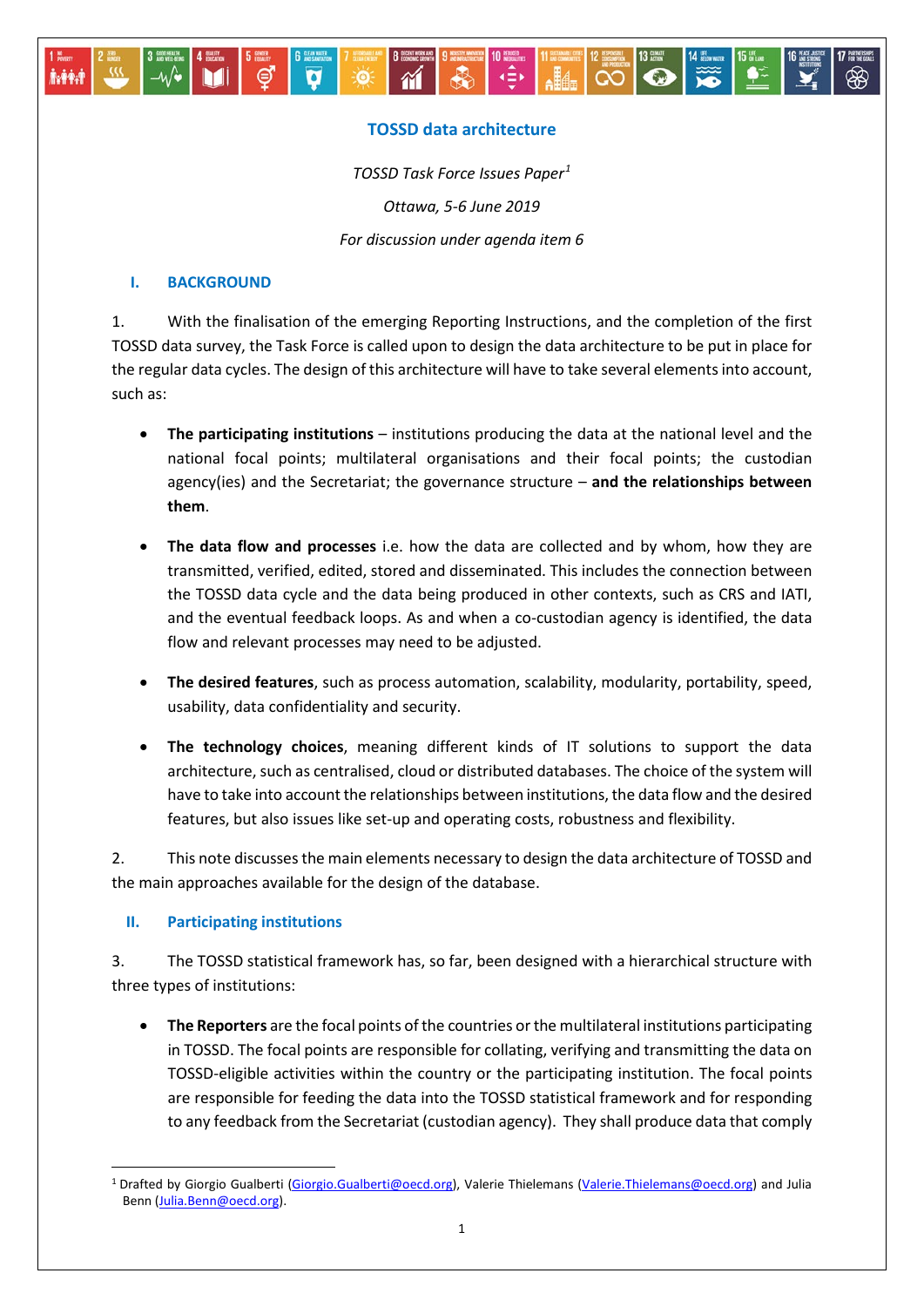with the agreed Reporting Instructions and they are ultimately responsible for verifying and signing off the data.

- **The Secretariat** collects the data, runs quality checks, assures that focal points follow the agreed rules and procedures, sends feedback to the focal points, manages the IT architecture and publishes the data. It also organises meetings on TOSSD and serves all the functions that the governance body will assign.
- **The Governance body** takes the decisions about the TOSSD rules and procedures and oversees that the Secretariat and the Reporters conform to them. This role is *ad interim*  performed by the Task Force.
- 4. A fourth type of institutions, while not *directly* participating in TOSSD, have a significant role in the system. These are the national or subnational institutions that finance or implement the TOSSD activities, or the national or regional offices of the multilateral institutions. These institutions may be the original producers of the data that are later transmitted to the focal points and ultimately reach the TOSSD Secretariat. In some cases, these institutions also publish their data independently in IATI.

### **III. The data flow and processes**

#### **The data ecosystem**

- 5. The TOSSD dataset, as designed for the data survey, is composed of both data that are generated specifically for TOSSD, and information that might be already produced for other reporting frameworks. As such, the TOSSD data cycle is not independent but lives in a data ecosystem with strong interlinkages.
- 6. The linkages between the TOSSD and the CRS systems are significant. There are around 20 data fields in the TOSSD data format that can be derived from CRS fields, so a significant data overlap exists (Figure 1). A majority of CRS data reporters have expressed interest in participating in TOSSD.



#### **Figure 1 – Overlaps between CRS and TOSSD data providers and outputs (DB=Database)**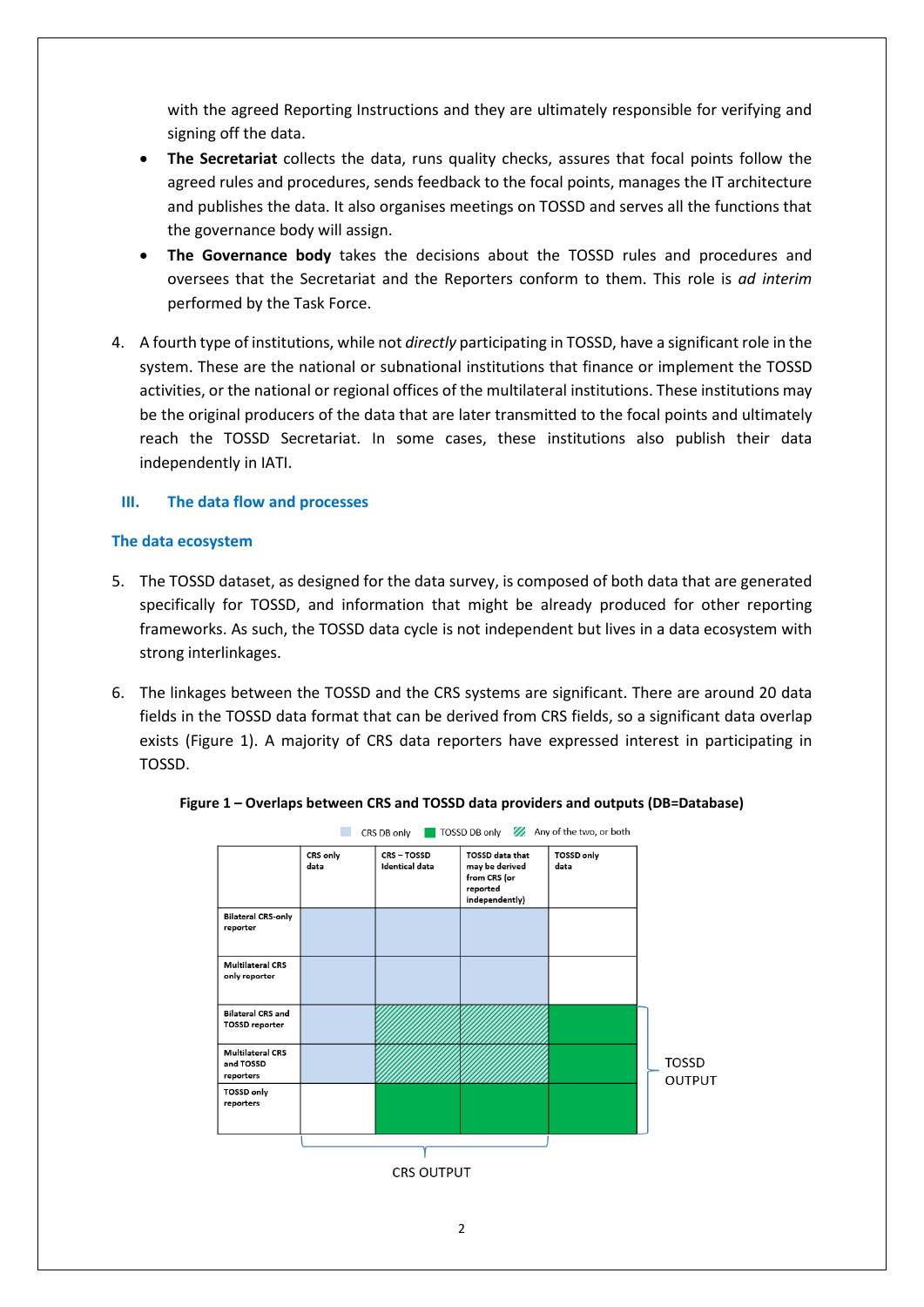7. The CRS data cycle is well-established and reliable. National focal points report every year to the OECD activities that were undertaken in the previous year. The Secretariat checks the data, sends feedback to the data providers, performs all the data treatment procedures and then publishes the new dataset at the end of the year (Figure 2). A delay between 12 to 24 months could exist from the moment an activity occurs until it is published online by the OECD in the CRS. The CRS dataset is updated on a quarterly basis but the data cycle remains yearly and the full update for all institutions is completed at the end of the fourth quarter.





- 8. The overlap between the data produced for CRS and for TOSSD implies that a significant part of the TOSSD data will be available – at the latest – at the end of the fourth quarter, at same date at which the complete CRS data for the previous year are published.<sup>[2](#page-2-0)</sup> However, developing countries might be interested in having access to this information – or at least part of it – earlier. The deadline for reporting to the CRS by bilateral providers is the  $15<sup>th</sup>$  of July regarding data for the previous year. Therefore, an earlier publication will only be possible if the data providers are able to anticipate their submission date and/or if a faster treatment of the data is possible. Capacity constraints to report data and the need to maintain the same quality control mechanisms might prevent earlier release of detailed TOSSD information.
- 9. A large number of institutions publish information on their development co-operation activities using the IATI standard. IATI is primarily a tool of data standardisation and exchange, but not for statistical purposes. The IATI standard allows immediate data publication by the participating institutions that retain full ownership of the data. The data are stored in a decentralised form and referenced in a common IATI-registry.
- 10. The IATI standard includes a set of rules defining what kind of information can be published (the list of fields / subfields, the vocabularies allowed for each of them) and what data exchange format can be used (a customised XML file). Several IATI fields / subfields and vocabularies originate from the CRS fields and code lists (e.g. the purpose codes, modalities) and are therefore directly linkable to the TOSSD fields. In principle, it is possible to use data published in the IATI format to pre-fill the TOSSD compatible fields, with the main limiting factor being uncertainty about the quality and completeness of the underlying data.

<span id="page-2-0"></span><sup>&</sup>lt;sup>2</sup> Provided the TOSSD eligibility of the activities, in particular whether they comply with the criterion of sustainable development, has been verified and the data items specific to TOSSD (e.g. salary costs) have been compiled.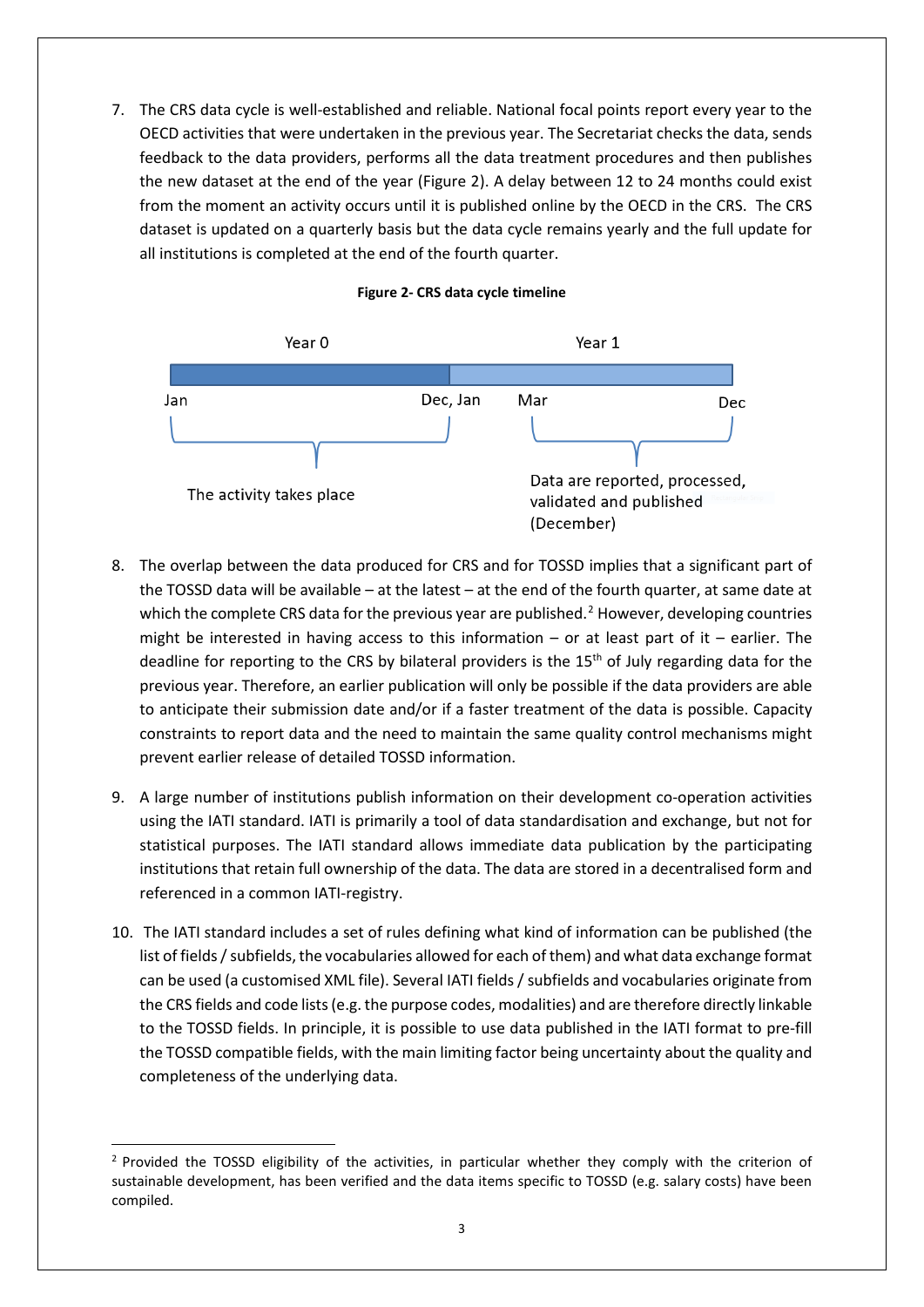- 11. The Secretariat has tested this procedure with the IATI submission for two multilateral institutions and found that although it is technically possible, the results are dependent on the completeness of the IATI submission. In a first case, the IATI XML files analysed were complete and no major impediment was found in the process. The data were used to pre-fill the TOSSD data survey that was then submitted to the focal point to be validated and integrated with the TOSSD specific information. In a second case, the conversion was still possible, but the file was lacking some TOSSD mandatory fields (such as the modality and the financial instrument) and needed to be sent to the focal point for completion.
- 12. Besides data completeness, the quality of the IATI data varies greatly from institution to institution, due to the lack of a centralised control mechanism. Data quality issues, that include data gaps, possible double reporting of the same project by more than one institution, or other erroneous or non-consistent reporting, will need to be scrutinized in detail before IATI data can feed in TOSSD.
- 13. The use of IATI data to pre-fill part of the TOSSD data fields could be particularly useful for multilateral institutions, given that the scope of multilateral activitiesreported in TOSSD is broader than in the CRS. For any institution that publishes comprehensive data in IATI format, such a mechanism would lower the reporting burden to fill the statistical gap.
- 14. The data available in IATI format could also be considered for another reason: providing provisional data on TOSSD activities at an earlier date than the one possible with the regular data cycle. The Secretariat held a series of meetings with data providers that participate in both CRS and IATI exercises to understand how they manage the double submissions internally, and how they understand the practicality of this idea. Initial results show a great variety of approaches. Some reporters have centralised systems that are used to source the data for both CRS and IATI, and the resulting submissions are mostly aligned. Some others have independent systems for IATI and CRS submissions, and in some cases the CRS and IATI submission differs considerably, for example when not all the subnational institutions that are included in the CRS submission also report to IATI. Further research is however needed in this area, if the Task Force expresses interest.

#### **The data cycle**

15. To minimise the reporting burden, on the occasion of the TOSSD data survey, the Secretariat provided the data reporters with excel sheets pre-filled with data harvested from CRS (and in two cases IATI) submissions, when available. The Secretariat then asked the reporting institutions to provide the additional TOSSD-only elements and to validate the data. A similar system could be put in place for the regular data collection (Figure 3).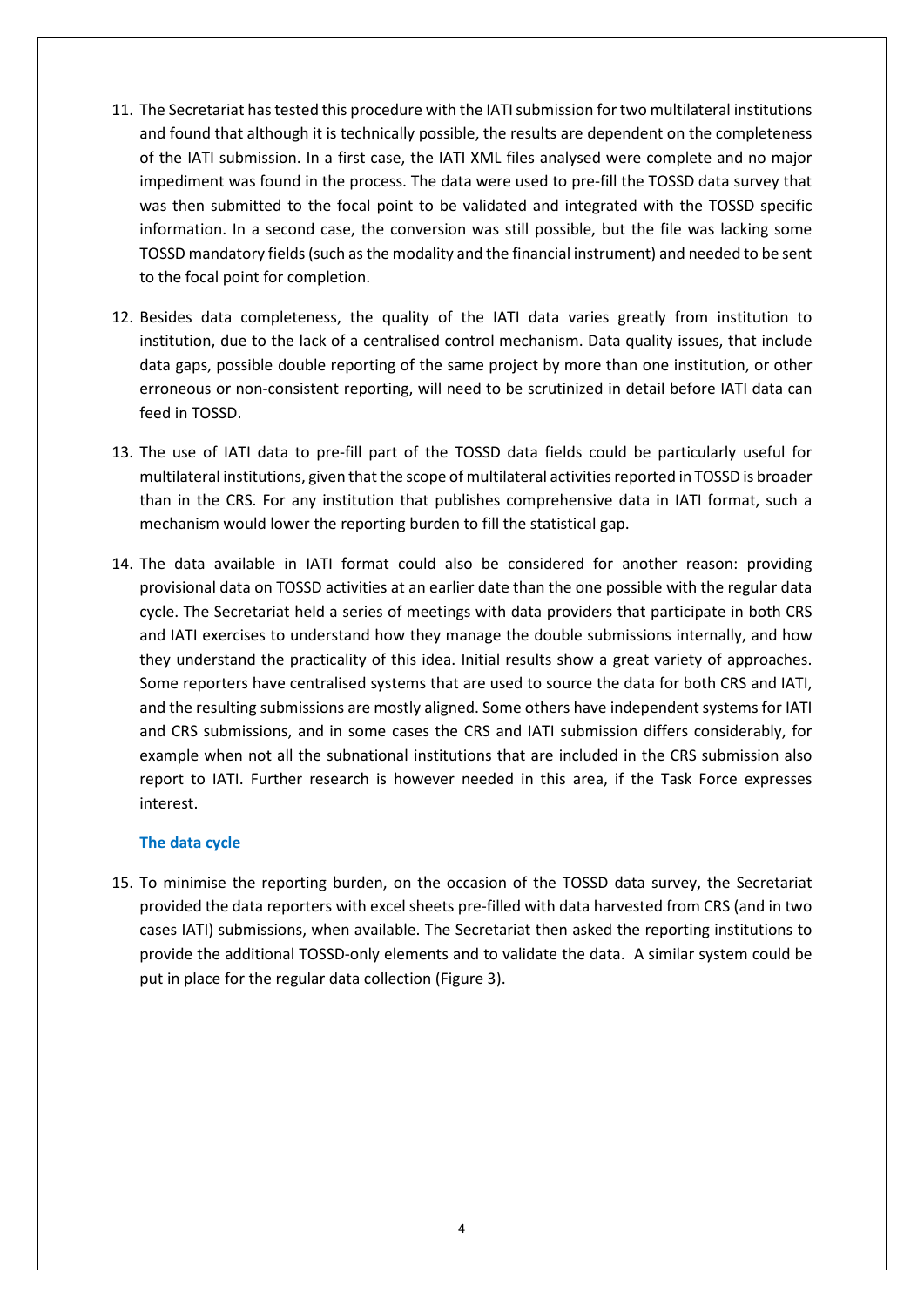

**Figure 3 – Possible data flows and interactions between TOSSD, CRS and IATI**

Note: This Figure does not take into account other possible actors involved in the collection of TOSSD data such as regional data hubs.

- 16. The TOSSD data flow will differ depending on the type of institution involved and the availability of the data. For example:
	- **Bilateral institutions that report to CRS:** these institutions could be asked to fill additional "TOSSD-only" data fields, and provide to the OECD the additional "TOSSD-only" records alongside their regular CRS data. These additional data could then be treated in parallel with CRS data. However, if this solution were to be adopted, it must not lead to delays in CRS reporting for which the deadline is 15 July each year.
	- **Multilateral institutions that report to the CRS or IATI.** The data flow described above can apply equally to multilateral institutions reporting to the CRS. In some cases, however, it might be advantageous to start with IATI submission, if the comprehensiveness and the quality of the data are deemed sufficient. The data should then be harmonised with the TOSSD format and sent to the focal point for completion and validation.
	- **Other data providers** that do not participate in either CRS or IATI data collection would send a complete dataset directly to the Secretariat. The Secretariat will provide feedback and ask for validation.
- 17. The three types of data flow would undergo the same quality controls and, once validated by both the Secretariat and the data provider, be published in the TOSSD system.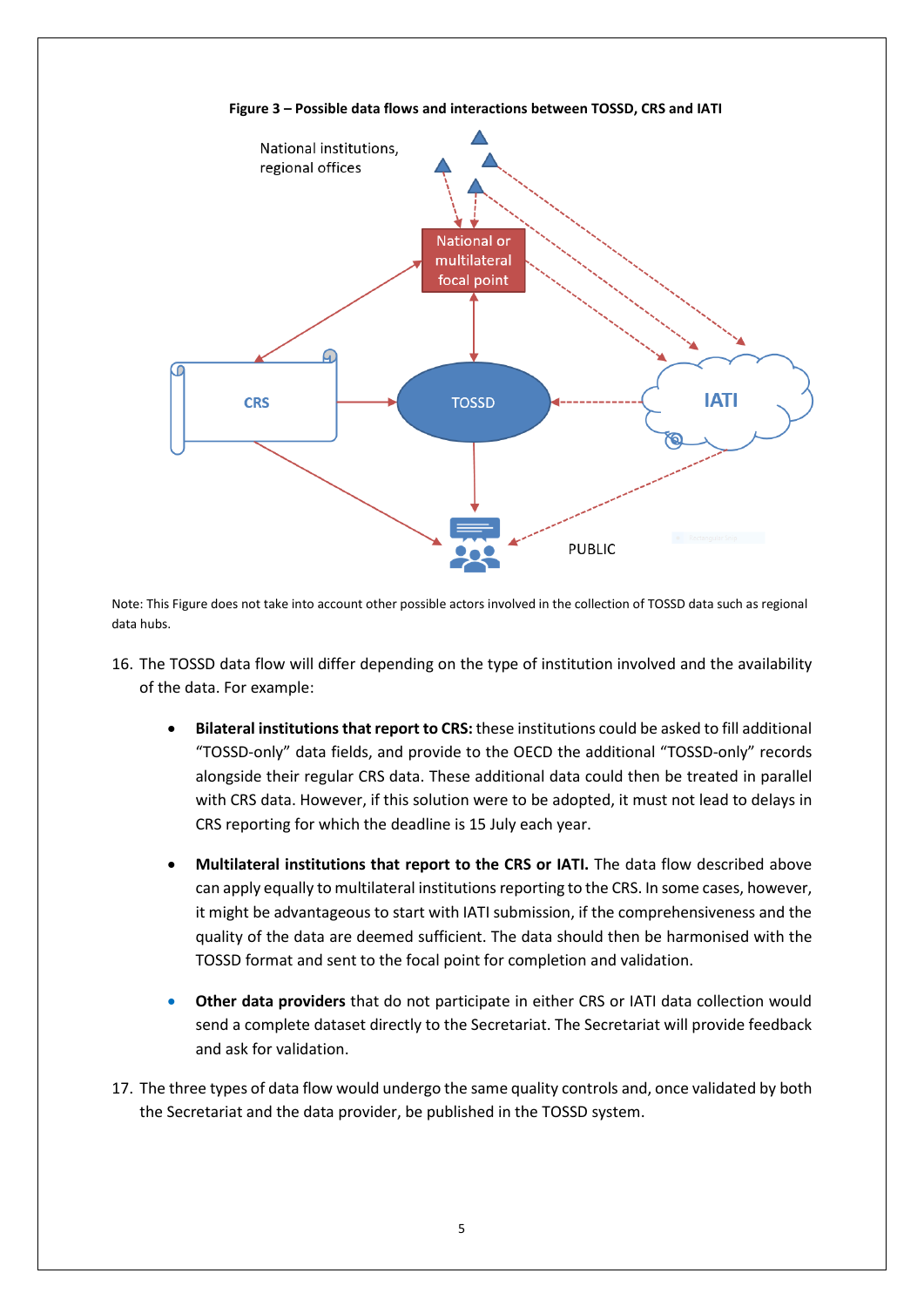## **IV. Desired features**

- 18. A series of features should be taken into consideration for the TOSSD data architecture. These can include the following:
	- **Distributed Access.** Data providers would be able to get direct access to the data that they submit to the TOSSD database, and directly add/edit data as they see fit without necessarily passing through the Secretariat. The Secretariat and the data providers would need to agree on the revisions, assuring appropriate quality control and feedback mechanisms. A historical log of all changes would be desirable.
	- **Application Program Interface (API).** The data should be able to flow directly from one system to the other without human intervention. Data submission by email should be actively discouraged, and not allowed at all in case of confidential data. Other websites and programmes should be able to interface directly with the database and access all nonconfidential data. The Secretariat could assist data providers with more limited technical capabilities in the data submission.
	- **Process automation.** The system should be able to run internal checks to verify the integrity and quality of the data, and flag activities for revision. The system can use machine learning to check the sector codes or the SDGs and help identifying misattributions.
	- **Confidentiality**. All TOSSD data will be made publicly available at the activity level. Reporting Instructions invite providers to filter out upstream any information linked to TOSSD activities subject to confidentiality regimes. This might apply in particular to some operations involving private finance mobilised.
	- **Scalability and modularity.** The system should be flexible enough to be able to include additional modules (such as satellite indicators, or links to external data) and to scale-up its capacity to store and retrieve data without bottlenecks.
	- **Portability.** The TOSSD database and ancillary software (such as the API, quality checks algorithms etc.) should be portable, i.e. it should be possible to move it from one server or one system to another.
	- **Speed.** The system will need to store large number of records(possibly more than 250 000 a year) and retrieve information quickly and reliably.
	- **Usability.** The system would need to be used by many people in a large number of different institutions. While the inner workings can be complex, the interface with both the data providers and the users would need to be clearly accessible. Simple operations like uploading data, verifying or editing data, selecting data for download should not need a steep learning curve.
	- **Future-proofing.** The design and technology choices adopted shall be able to stand for the foreseeable future.
- 19. The features listed above are only indicative, and serve the purpose of starting a discussion among Task Force members on the desired characteristics of the system. Technical and human